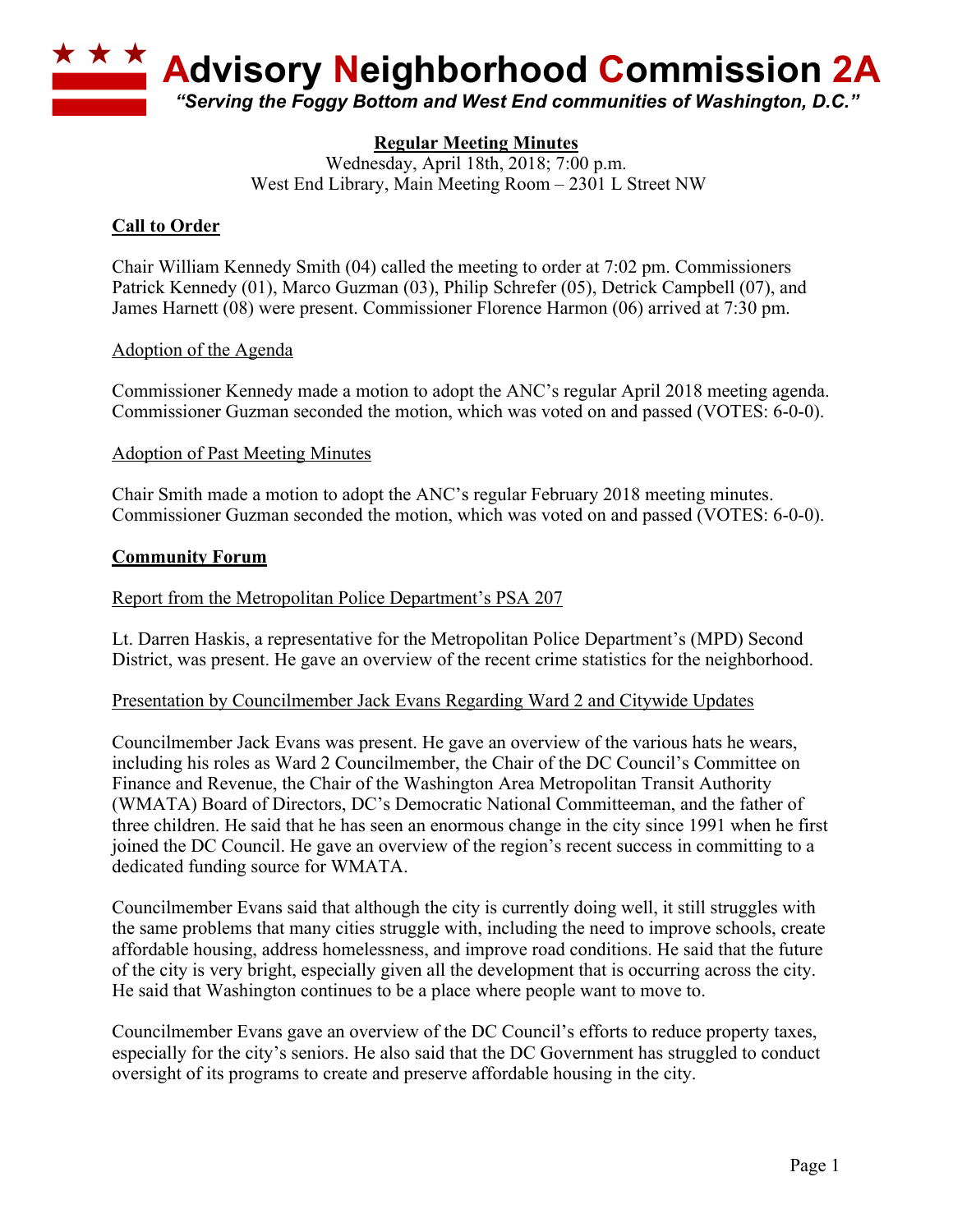Councilmember Evans gave an overview of his efforts to improve WMATA's finances. He gave an overview of the recent legislative actions taken by Maryland, Virginia, and the District of Columbia to set aside a combined \$500 million in dedicated funding for WMATA. He said that the dedicated funding will help WMATA complete much-needed maintenance to the Metrorail system.

Barbara Kahlow, a local resident, said that the neighborhood's homeless situation has worsened. Councilmember Evans said that the DC Government is aware of the extent of the homeless situation in the neighborhood.

## Report from the Executive Office of the Mayor

Richard Livingstone, a Ward 2 representative for the Mayor's Office of Community Relations and Services (MOCRS), was present. He said that the DC Council is currently reviewing Mayor Bowser's proposed FY 2019 budget. He said that the Mayor's proposed budget includes a \$1,000 annual tax refund per child for families who sign up their children for childcare. He said that the budget also includes \$26 million for the repaving of local roads in Ward 2.

Mr. Livingstone said that the District Department of Transportation (DDOT) is currently in the middle of its regular Potholepalooza season. He encouraged local residents to report potholes through the city's 3-1-1 system.

Mr. Livingstone said that the Mayor will be holding a citywide cleanup day on Saturday, April 21st. He encouraged local residents to cleanup a place in the neighborhood that is special to them, even if just for five minutes.

Mr. Livingstone said that the Mayor's Office will be hosting the Every Day Counts! Attendance Summit on Saturday, April 21st from 9:30 am to 3:00 pm at Ron Brown College Preparatory High School, 4800 Meade Street NE.

Sara Maddux, a local resident, said that she is concerned about the ever-expanding security boundaries that are for required for marathons in the neighborhood. Mr. Livingstone encouraged the ANC to let the Mayor's Special Event Task Group know about any community issues regarding specific special events.

# Report from the West End Library

Kevin Osborne, the Branch Manager for the West End Library, was present. He said that Bluestone Lane's sidewalk cafe seating and beer and wine sales should be open in about three weeks. He gave an overview the recent library usage statistics, including the usage statistics for Emancipation Day when the West End Library was the only library in Ward 2 that was open.

Mr. Osborne said that the West End Library Friends will be collecting book donations for the organization's book sale. He said that donations can be brought to the West End Library Friends office inside of the library on Saturday, May 5th from 9:30 am to 12:00 pm.

#### Commissioner Updates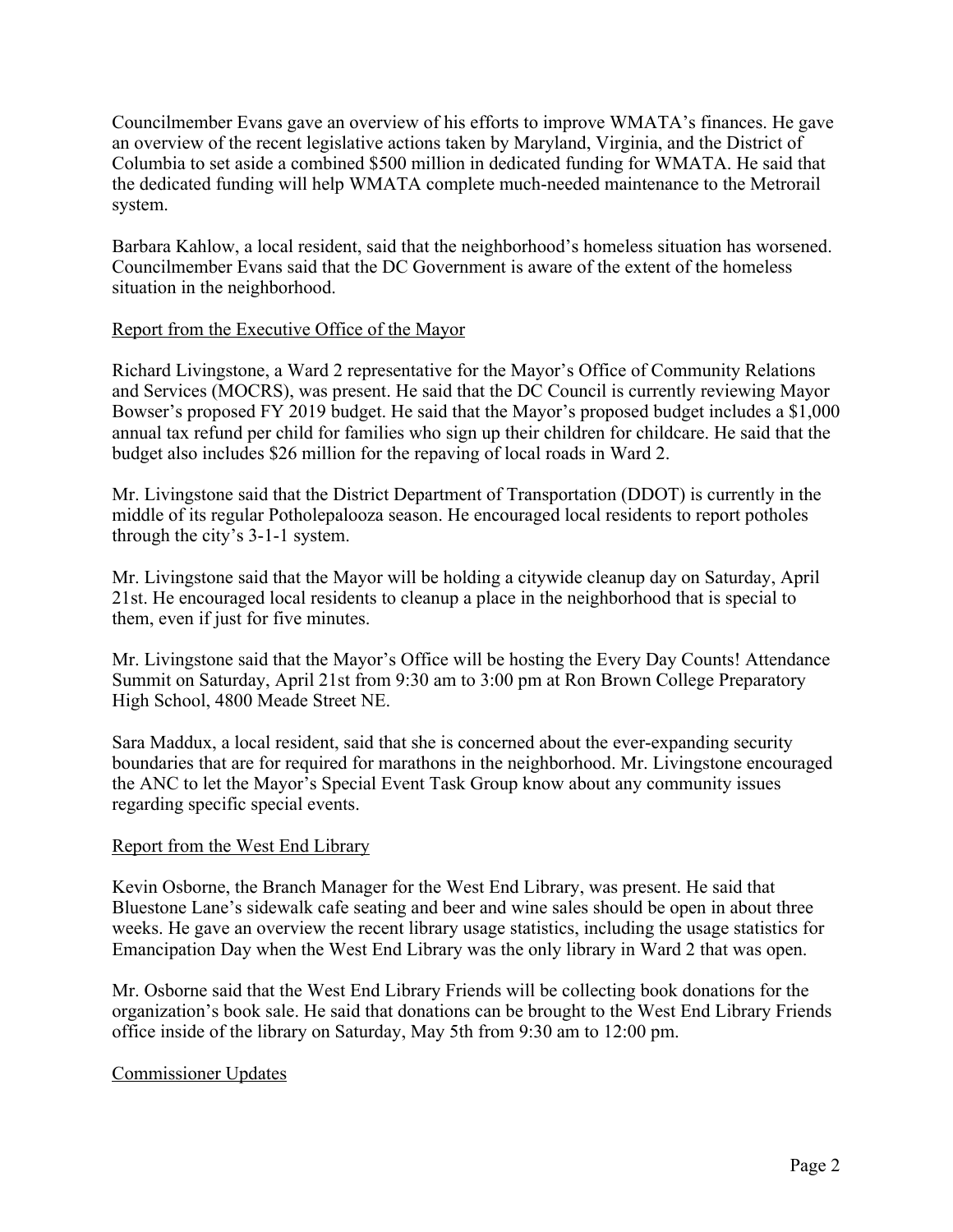Commissioner Schrefer said that DDOT recently fixed the gaps that were present in the median fence along the 2300 and 2400 blocks of Virginia Avenue NW. He thanked the Mayor's Office and Councilmember Evans' Office for their help in ensuring that the gaps were fixed.

## Update Regarding the ANC's Protest of FoBoGro's Application for Renewal of the Establishment's Retailer's Class "B" Grocery License at 2140 F Street NW

Commissioner Kennedy said that the ANC recently signed a settlement agreement with FoBoGro regarding the establishment's license renewal application. He said that the Alcoholic Beverage Control (ABC) Board approved the settlement agreement with some changes.

Update from the George Washington University Regarding the University's Recent Issuance of \$795 Million in New Bonds

Kevin Days, the Director of Community Relations for the George Washington University (GW), was present. He said that GW recently published \$795 million in bonds, which will allow the university to refinance some of its existing loans, conduct renovations to Thurston Hall, and build a new residence hall in order to provide swing space while Thurston Hall is renovated. He said that some of the funding will also be set aside for President LeBlanc's own initiatives, including improving the student experience.

Commissioner Harnett asked if a location has been finalized for the new residence hall. Mr. Days said that GW is planning to build the residence hall at a site at the intersection of 20th Street and H Street NW. He said that the site has been designated as a residence hall site under the Foggy Bottom Campus Plan. He added that GW will provide additional updates to the ANC as the plans for the new residence hall are formulated.

Commissioner Harnett encouraged GW to involve students in the planning process for the new residence hall and for the renovations to Thurston Hall.

Ms. Kahlow asked about GW's recent submissions as part of DC's Comprehensive Plan amendment process to change the university's student enrollment cap. Mr. Days said that GW is not seeking to change the current enrollment cap under the Foggy Bottom Campus Plan.

## Update from Sarah Fashbaugh, Community Resource Officer for the Alcoholic Beverage Regulation Administration, Regarding the Current License Renewal Season

Sarah Fashbaugh, the Community Resource Officer for the Alcoholic Beverage Regulation Administration (ABRA), was present. She gave an overview of ABRA's enforcement hotline, which can be reached at (202) 329-6347. She said that the hotline is manned from 7:00 pm to 3:00 am, seven days a week. She encouraged local residents to report any complaints that they have regarding specific licensees through the hotline so that ABRA is aware of the matter.

Ms. Fashbaugh said that ABRA is currently in the middle of renewal season for all of the city's liquor stores. She gave an overview of the protest process for local residents who would like to protest any renewal applications.

# Update from the Department of Public Works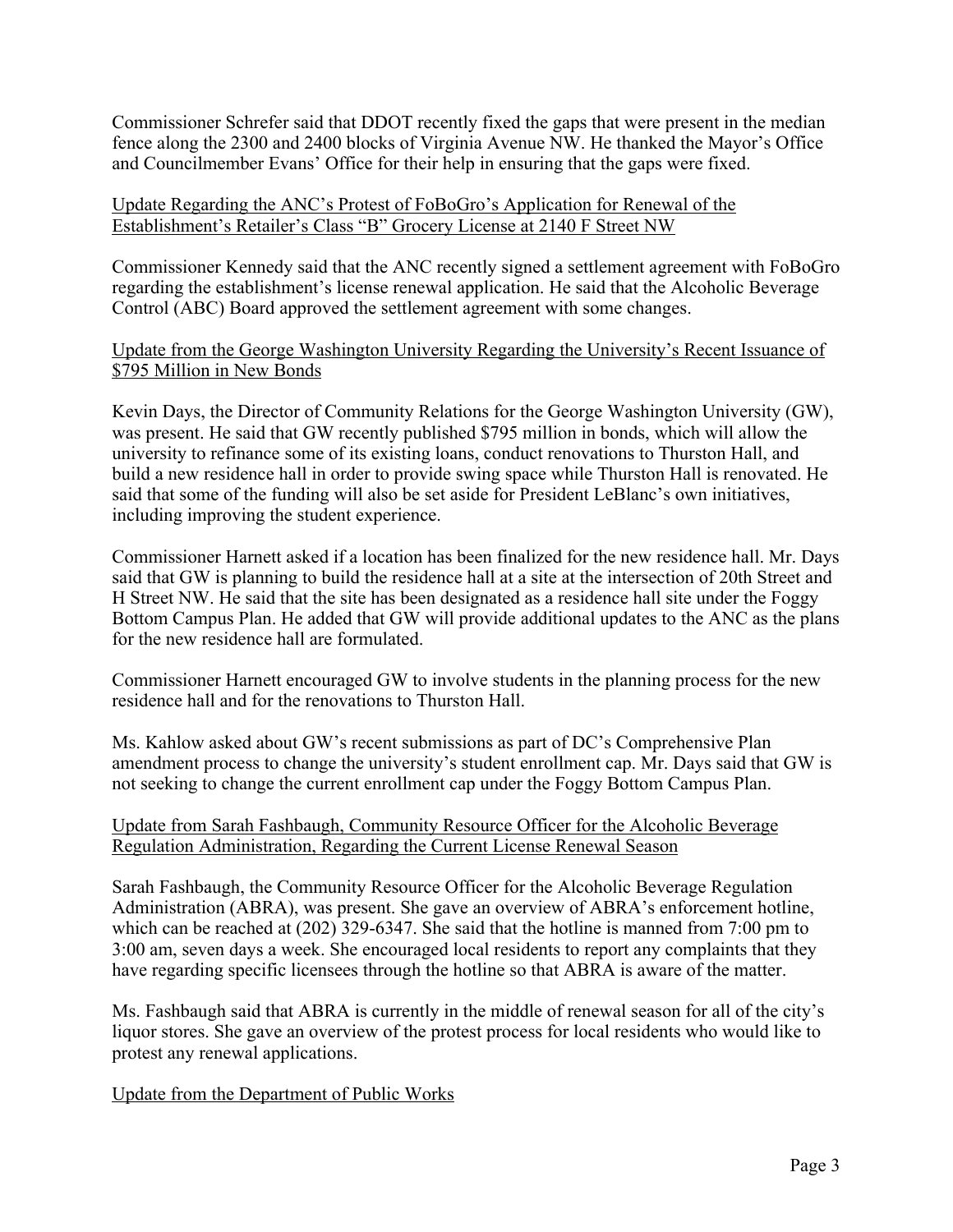Inspector Wendy Cadel, a representative for the Department of Public Works (DPW), was present. She encouraged local residents to submit requests for DPW's Helping Hands program, which lends tools out to community groups for neighborhood cleanups, through the city's 3-1-1 system. She said that DPW's Fort Totten Transfer Station is offering free compost for local residents to pick up.

## **General Agenda**

#### Presentation by the DC Fire and EMS Department Regarding the Department's "Right Care, Right Now" Initiative

Dr. Robert Holman, the Medical Director for the DC Fire and EMS (FEMS) Department, was present. He said that FEMS currently receives many 9-1-1 calls that are classified as non-critical medical calls and would be best handled by a primary care doctor. He said that on Thursday, April 19th at 10:00 am FEMS will launch a nurse triage line within the 9-1-1- system, where many of the non-critical medical calls will be routed to a nurse. He said that the nurse will perform a lengthy interview over the phone and will have the option of transferring callers to a medical clinic if their situation is non-critical. He said that, as part of this new system, the city will arrange for callers to be transported to local medical clinics, the funding for which will be provided by DC's Department of Health Care Finance and the city's Medicaid Managed Care Organizations.

Dr. Holman said that the triage line will originally be available from 7:00 am to 11:00 pm each day of the week. He said that, after six months, FEMS will increase the amount of calls that can be handled through the triage line each day.

Commissioner Campbell asked if FEMS has changed its internal Patient Bill of Rights as a result of the new triage line. Dr. Holman said that the Patient Bill of Rights has been changed in acknowledgement that many patients who are transferred to the triage line will not be transported by an ambulance.

Ms. Maddux suggested that FEMS conduct additional community outreach throughout the city regarding the new triage line and how it works.

#### Presentation by DC Water Regarding Sewer Rehabilitation and Water Meter Replacement Efforts in the Neighborhood

April Bingham, a Customer Service Manager for DC Water, was present. She gave an overview of DC Water's water meter replacement project. She said that, as part of the project, DC Water is replacing approximately 90,000 water meters in DC during an 18-month period of time. She said that the project contractor is currently replacing approximately 5,000 water meters per month, and that DC Water is planning on finishing the project by the end of July.

Ms. Bingham said that the vast majority of the water meters that are being replaced are located on public space. She said that, for the water meters that are located inside of homes, the project contractor will work with homeowners to arrange for the meter to be replaced. She said that the new water meters will be much more technologically advanced than the current meters.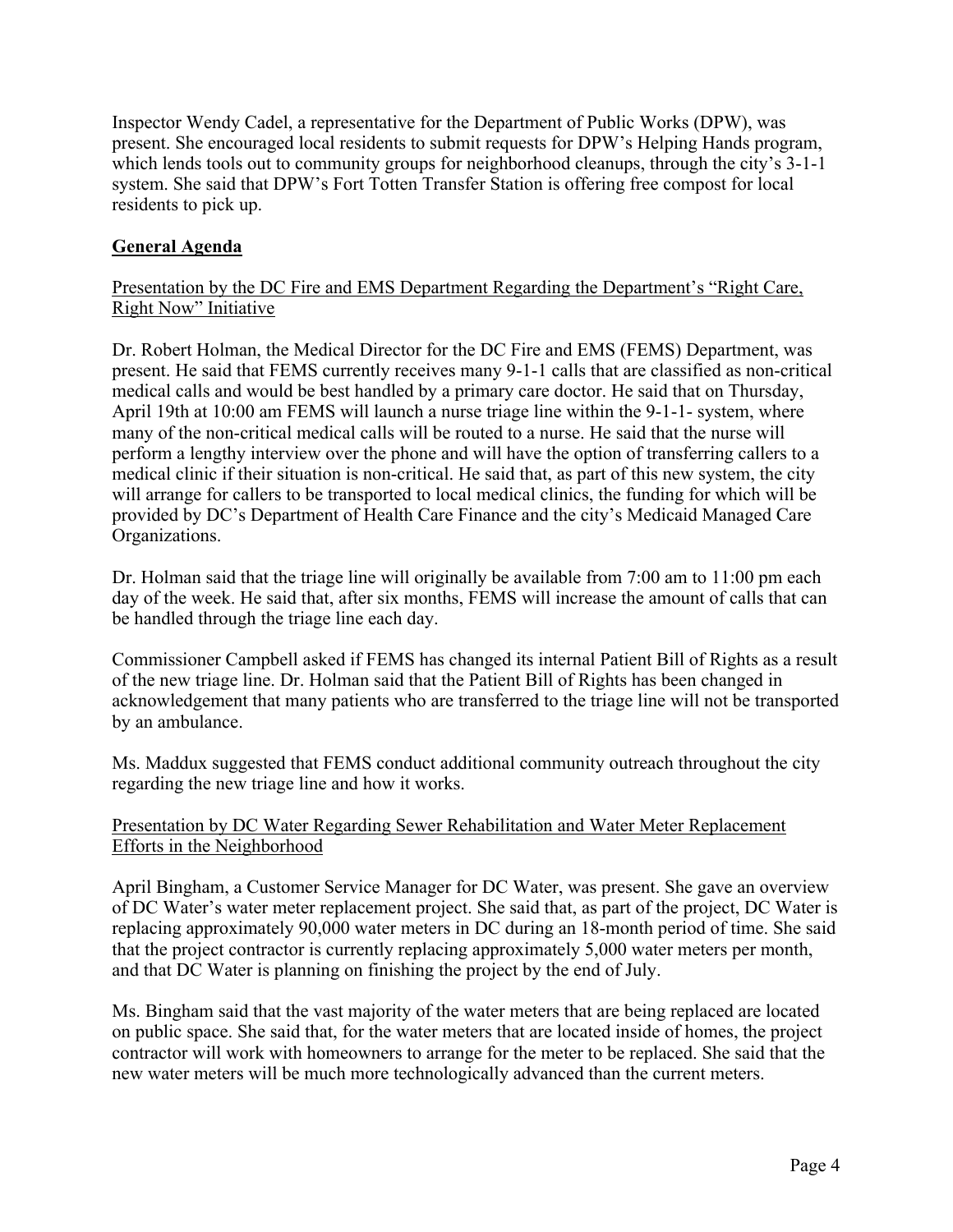Ms. Bingham said that local residents can contact her via email to april.bingham $@d$ cwater.com if they have any questions or concerns regarding the project.

Tanya Hedgepeth, a Construction Outreach Coordinator for DC Water, was present. She gave an overview of DC Water's sewer rehabilitation project in the Foggy Bottom neighborhood. She said that the project involves performing preventative maintenance to the sewer mains in certain parts of the neighborhood. She said that DC Water will be re-lining the sewers in order to extend their lifespans, and will also be repairing 25 manholes. She added that some local residents may smell an odor as a result of the sewer re-lining process.

Ms. Hedgepeth said that some sewer pumping will occur as part of the project, which thus may create some odors in the neighborhood. She said that some lane closures may occur in order to store project equipment.

Commissioner Harmon requested that DC Water provide advance notice to the ANC regarding specific construction activities taking place as part of the project. Ms. Hedgepeth said that DC Water can provide two-week "look ahead" emails to the ANC to alert commissioners about upcoming project work in the neighborhood.

Commissioner Smith asked about the process for restoring project work sites after the work is completed. Ms. Hedgepeth said that DC Water completes a temporary restoration after each individual work site is completed, and then will complete a final restoration once the larger project has been completed.

Presentation by the District Department of Transportation Regarding the Proposal to Install Bike Lanes on 20th Street, 21st Street, and/or 22nd Street NW

Megan Kanagy, a Transportation Planner for DDOT, was present. She gave an overview of DDOT's proposal to install bike lanes on 20th Street, 21st Street, and/or 22nd Street NW. She said that this is one of three major bike lane proposals that DDOT is working on right now.

Ms. Kanagy said that there is currently a big gap in DC's north-south bike network which results in the lack of a safe way for bicyclists to travel from Dupont to Foggy Bottom and the National Mall. She said that, as part of this bike lane study, DDOT is exploring whether a single street or a combination of the three studied streets would be best suited for the installation of the bike lanes.

Ms. Kanagy said that some options that DDOT is examining as part of this bike lane study include the installation of two-way bike lanes on one street, the installation of one-way bike lanes on two different streets, and whether the bike lanes should go on the east or west side of an individual street. She said that, as part of the design phase for the project, DDOT will be creating three different alternatives to bring to 10% project design. She said that DDOT will then select one design to advance to 30% project design. She that DDOT is hoping to pick one design by the end of 2018.

Ms. Kanagy said that, as part of this bike lane study, DDOT will be examining parking access, bus stop access, hotel taxi stand access, and traffic patterns on each of the three studied streets. She said that DDOT has already had stakeholder meetings with the U.S. Department of State and GW regarding the project.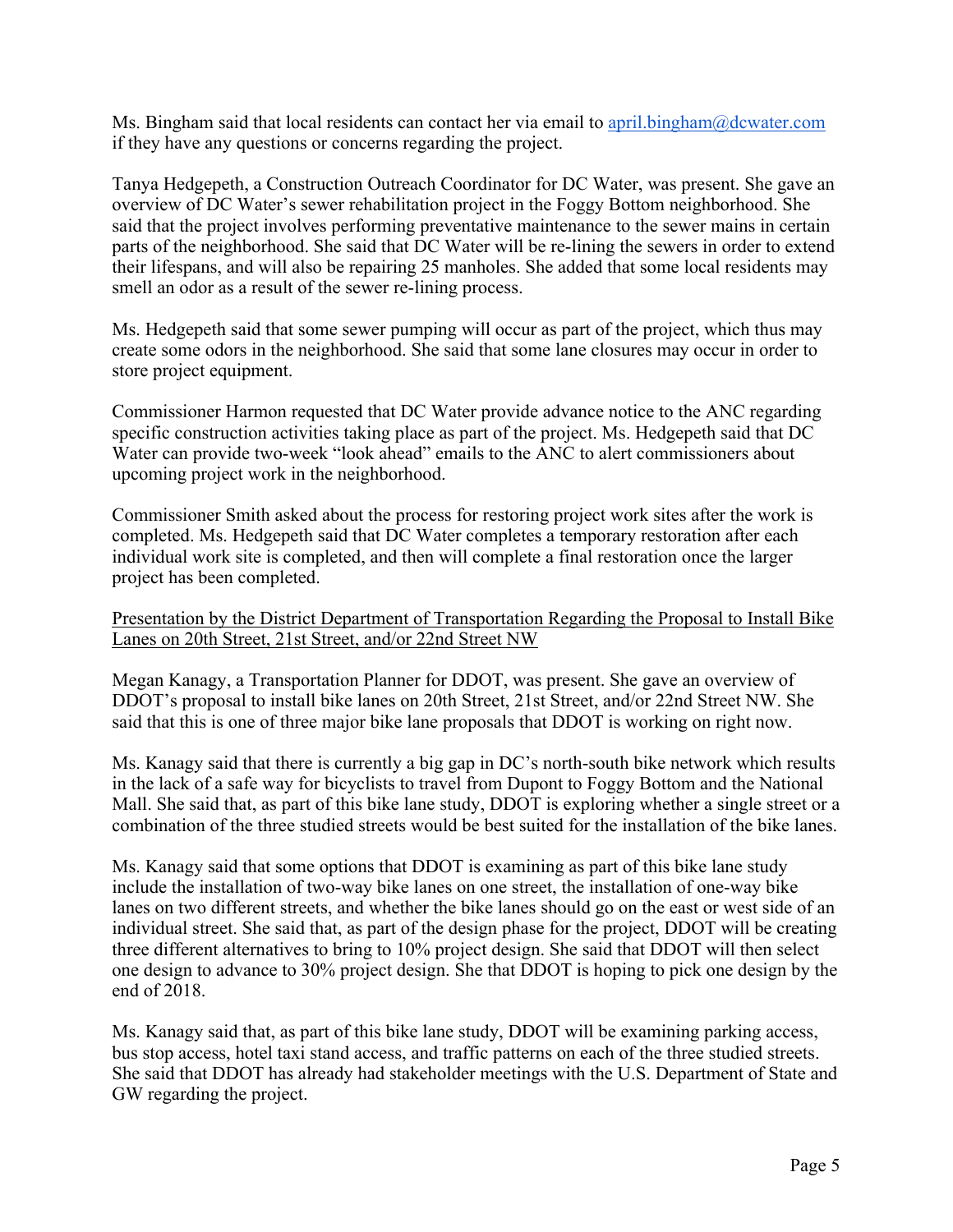Ms. Kanagy said that DDOT will be holding a community meeting regarding the project on Wednesday, May 23rd at 6:00 pm at the West End Library, 2301 L Street NW.

Chair Kennedy gave an overview of the benefits of installing the bike lanes on 20th Street NW, including the wider roadway and lesser amount of hotel loading zones and residential parking spaces when compared to 21st Street and 22nd Street.

Commissioner Harmon said that she has significant concerns regarding the proposal to put a bike lane on 22nd Street NW, especially given the loss of residential street parking that would result from the proposal.

Commissioner Harnett said that concerns about how students use the streets surrounding the GW campus should be included in the proposal for selecting a bike lane path.

Ms. Maddux raised multiple concerns regarding the proposed bike lanes on 21st Street and/or 22nd Street NW.

Ms. Kahlow asked if an environmental assessment has been conducted regarding the proposed bike lanes on 21st Street and/or 22nd Street NW. Ms. Kanagy said that DDOT will ensure that the proposals are in full compliance with all appropriate environmental regulations.

## Update Regarding the Stevens School Development Project

Mr. Livingstone said that plan for the re-opening of the Stevens School continues to be that the school will serve as an expansion of the School Without Walls at Francis-Stevens, with space also set aside for an early childhood center.

#### **Matters Before the Board of Zoning Adjustment (BZA)**

Application by the Acton Academy Foundation for a Special Exception Under the Use Requirements and the Private School Requirements to Permit a Private School at 2430 K Street NW

Commissioner Guzman made a motion to adopt a proposed resolution regarding the matter. Commissioner Campbell seconded the motion, which was voted on and passed (VOTES: 7-0-0). The resolution reads as follows:

ANC 2A recommends that Acton Academy's application for special exception be approved.

# **Matters Before the Zoning Commission (ZC)**

Presentation by Brookfield Hotel Properties Regarding the Proposal to Rezone The Wink Hotel Property at 1143 New Hampshire Avenue NW

Commissioner Harmon made a motion to adopt a proposed resolution regarding the matter. Commissioner Kennedy seconded the motion, which was voted on and passed (VOTES: 7-0-0). The resolution reads as follows: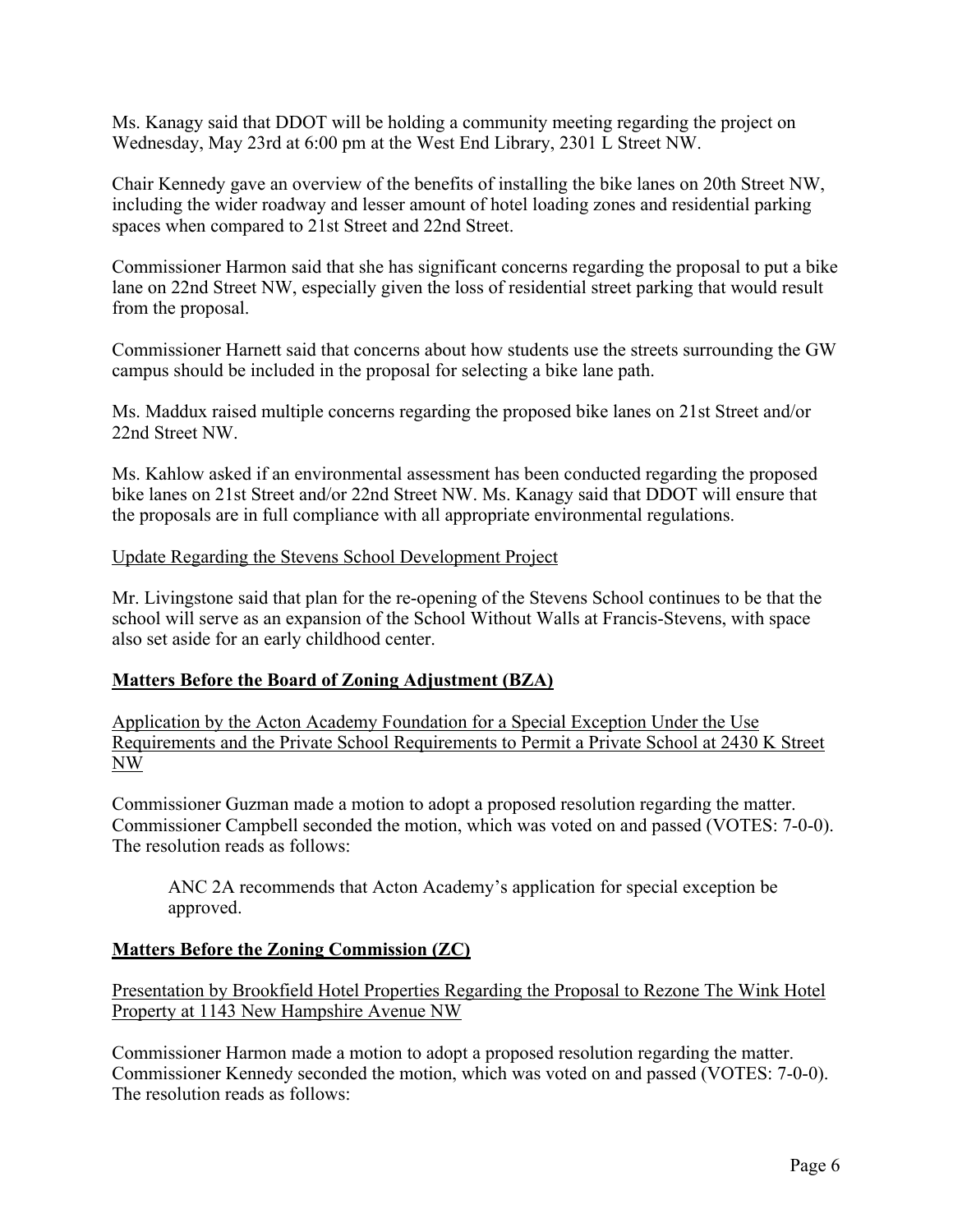ANC 2A supports BSREP II Dupont Circle, LLC's Zoning Commission application for a map amendment from RA-5 to MU-10 at 1143 New Hampshire Avenue NW, provided that the application is consistent with the presentations that ANC 2A has received from the applicant.

## **Matters Before the Public Space Committee**

Public Space Application by the West End Place Condominium for the Replacement of Balconies Projecting over Public Space at 1099 22nd Street NW

*The Commission did not take any action regarding this matter.*

# **Matters Before the Mayor's Special Events Task Group (MSETG)**

#### Special Event Application for the DC Bike Ride on May 19th, 2018

Commissioner Kennedy made a motion to support the special event application for the DC Bike Ride. Chair Smith seconded the motion, which was voted on and passed (VOTES: 7-0-0). The resolution reads as follows:

ANC 2A supports the special event application for the DC Bike Ride on May 19th, 2018.

## Special Event Application for the Lawyers Have Heart 10K & 5K on June 9th, 2018

Commissioner Guzman made a motion to support the special event application for the Lawyers Have Heart 10K & 5K. Chair Smith seconded the motion, which was voted on and passed (VOTES: 7-0-0). The resolution reads as follows:

ANC 2A supports the special event application for the Lawyers Have Heart 10K & 5K on June 9th, 2018.

# **Matters Before the Alcoholic Beverage Regulation Administration (ABRA)**

Market Of Columbia Plaza – Application for Renewal of the Establishment's Retailer's Class "A" Liquor Store License at 516 23rd Street NW

*The Commission did not take any action regarding this matter.*

Arrowine – Application for Renewal of the Establishment's Retailer's Class "A" Liquor Store License at 2175 K Street NW

*The Commission did not take any action regarding this matter.*

#### **Administrative Matters**

Approval of Expenditures

Commissioner Harmon made a motion to approve up to \$200 in expenditures for the moving of the ANC's file cabinets from the School Without Walls at Francis-Stevens to the ANC's office at